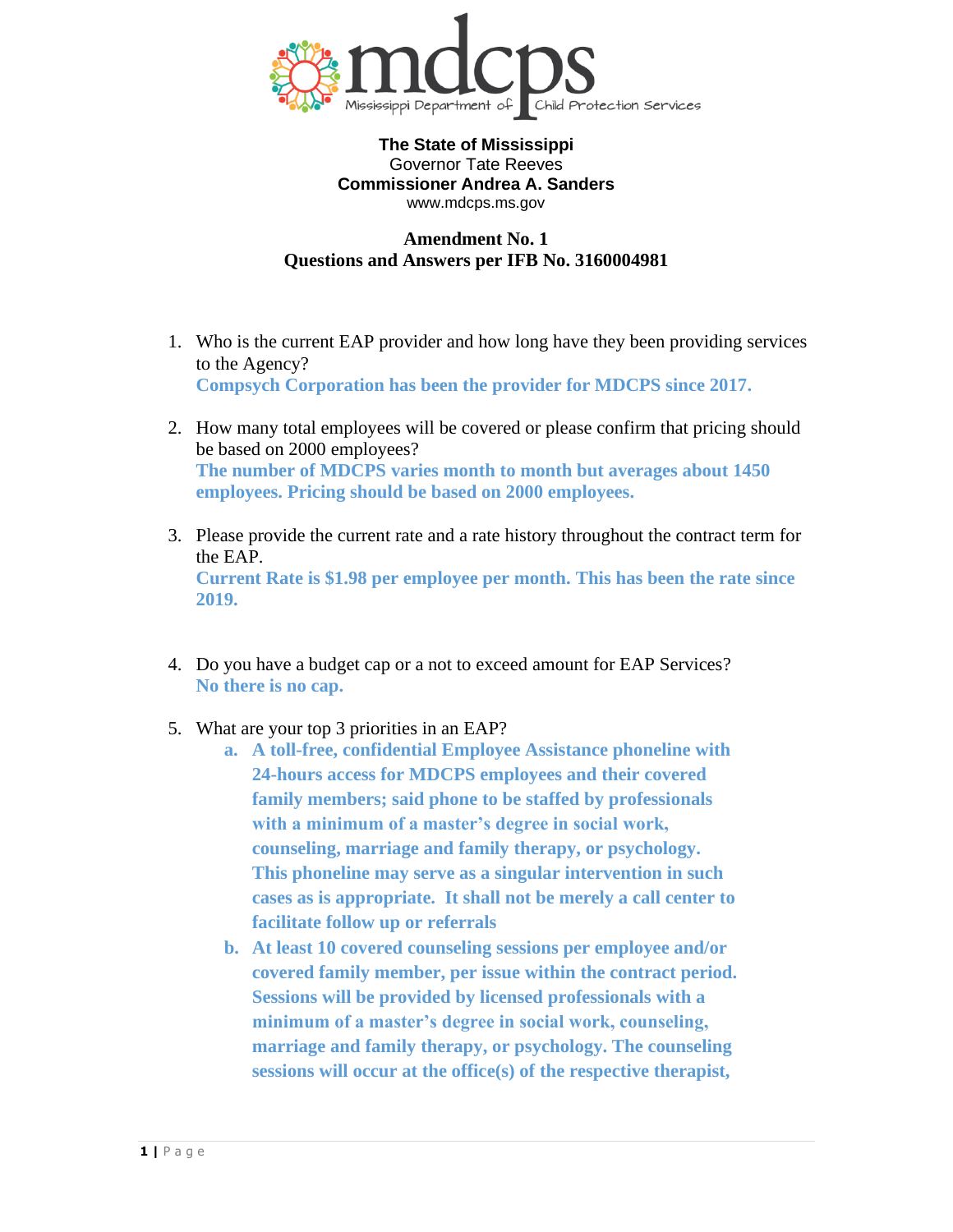

**or in an appropriate confidential virtual setting if preferred by employee or necessitated by public health issues;** 

- **c. Referral for additional treatment, when appropriate, will be made in accordance with the preferred provider network of MDCPS. MDCPS are covered under the designated MS State Employee insurance provider (presently MS State Employee plan under Blue Cross Blue Shield of MS;**
- 6. How many hours of the following services are included within the current EAP contract per year?
	- Onsite training/orientation/educational seminars
		- o **20 training hours per contract year and additional fee for service**
	- Onsite health fair/event participation
		- o **Participation is included but not at a limited number of hours**
	- Onsite critical incident support events (# events/# hours)
		- o **Unlimited critical incident services up to 4 hours per event, additional onsite services available for a fee.**
	- Webinar training
		- o **20 training hours per contract year and additional fee for service**
- 7. How many total hours of the following services were utilized in each of the last two (2) years?
	- Onsite training/orientation/educational seminars
		- o **None**
	- Onsite health fair/event participation o **None**
	- Onsite critical incident support events (# events/# hours) o **2**
	- Webinar training o **6**
- 8. Please provide copies of 2019 and 2020 EAP utilization reports. If reports are not available, please provide the following for each of the last 2 years:
	- Number of employees on which the report is based
	- Total number of clinical cases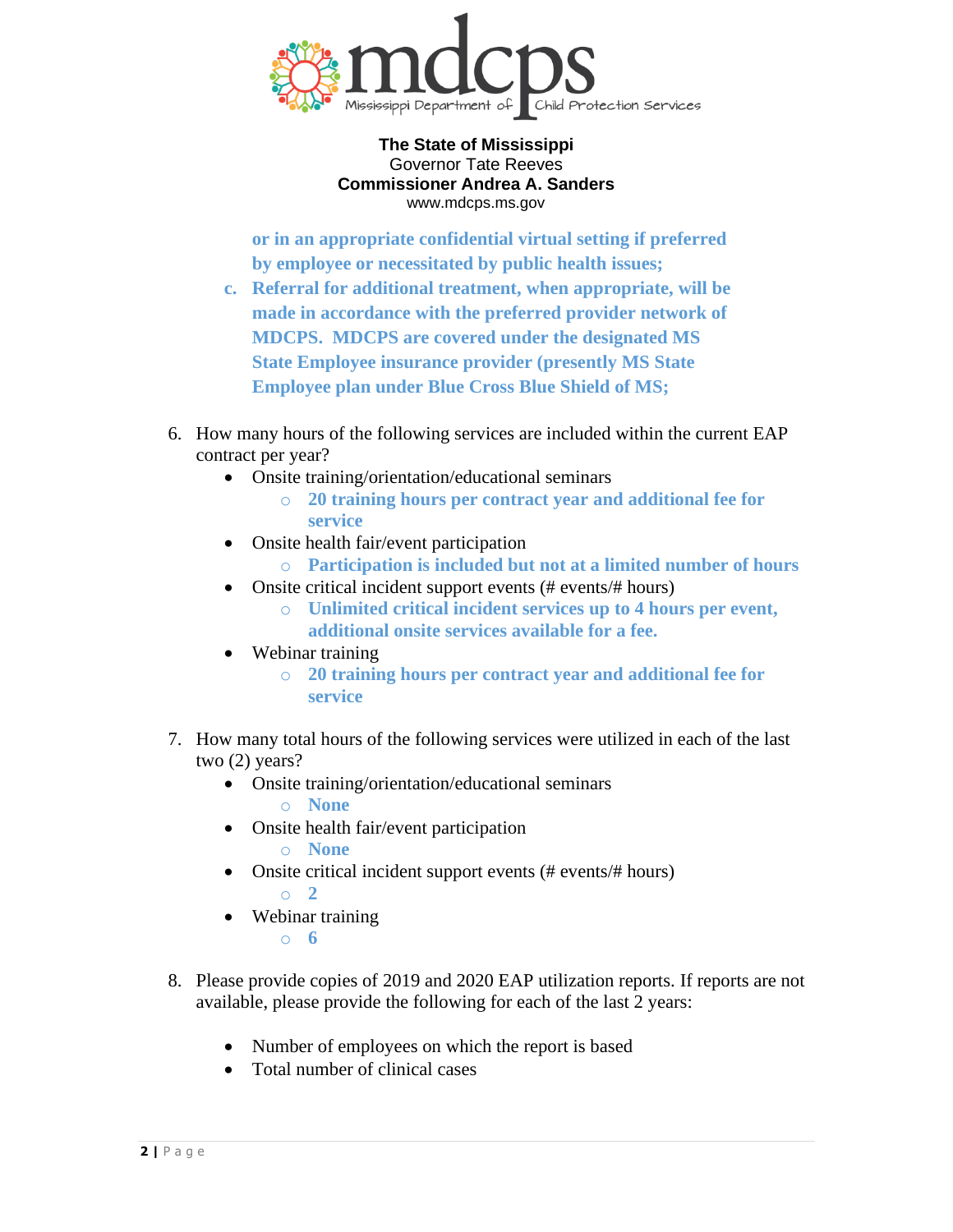

- Total number of work-life cases
- Total number of clinical sessions

## **Attached**

9. Please provide insight into the condition of the workforce. Are there specific issues facing your workforce (i.e. stress, morale, etc.) and HR? Have there been any major events in the last year (i.e. reductions in force, critical incidents, etc.)?

**As the designated child welfare agency for the state of MS, our staff experience high levels of stress, burn-out, trauma exposure, secondary trauma or compassion fatigue, work/life balance, marital/family problems, substance or process disorders, addictions, anxiety, depression, grief, etc. Our agency is also in the midst of widespread organizational restructuring and change.**

- 10. Are electronic signatures on proposal documents acceptable? **Yes**
- 11. Is your EAP Helpline currently answered by customer service representatives or by clinical personnel? Licensed master's level clinicians
- 12. Are legal, financial and daily living work/life services currently a part of your EAP program? **Yes**
- 13. What will be required of the clients we list as references? Will you conduct a telephone interview, require a written reference response, etc.? **A summary of the services that you provide for the listed reference as well as contact information. MDCPS may conduct phone interviews or request written responses.**
- 14. Who is your health plan provider and is the plan self-funded? **Blue Cross/ Blue Shield of Mississippi**
- 15. On a scale of 1-5 with 5 being the highest, how would you rate your current vendor? **2-3**